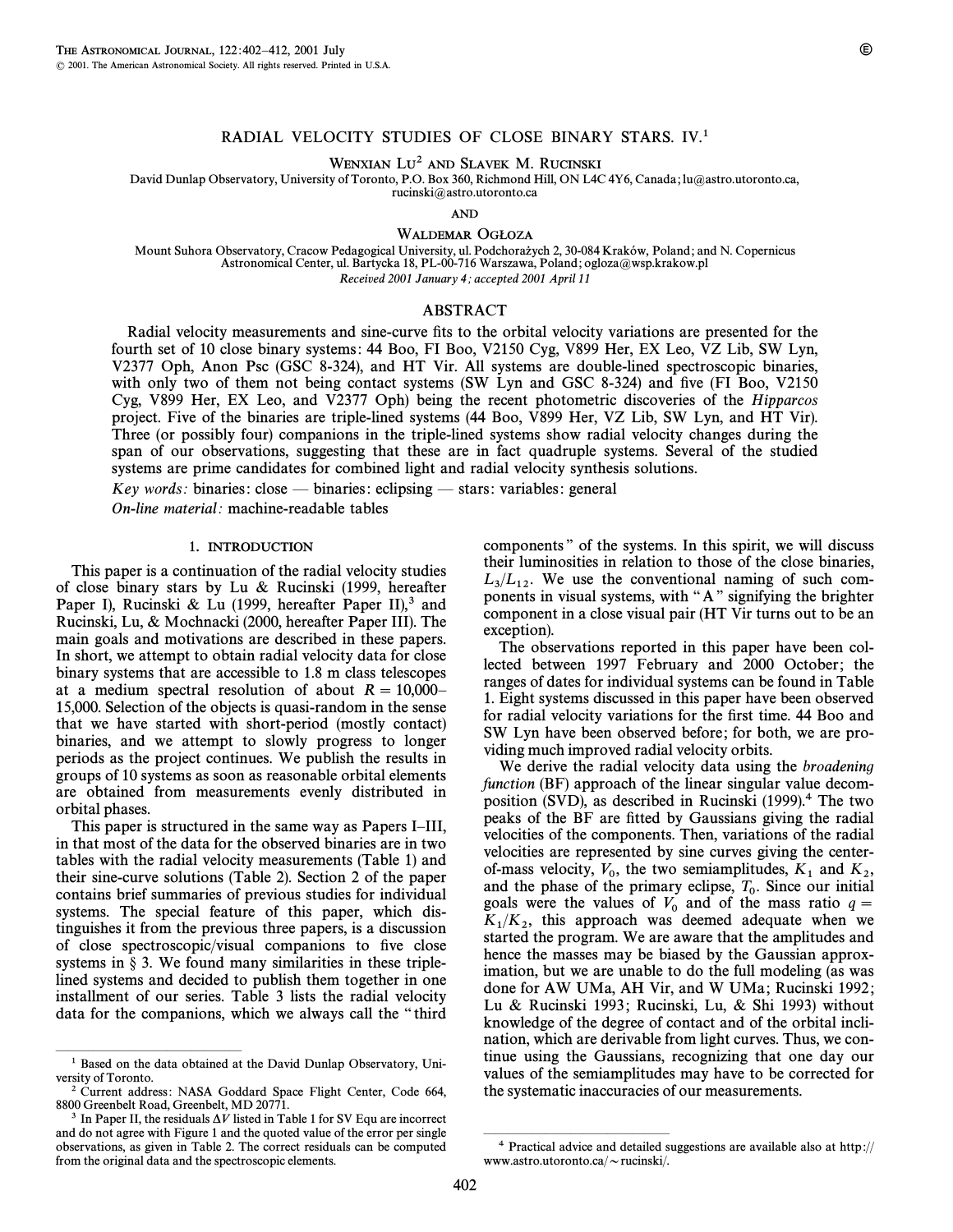TABLE 1

DDO OBSERVATIONS OF THE FOURTH GROUP OF 10 CLOSE BINARY SYSTEMS

| $HJD -2,400,000$ | Phase  | V,   | $\Delta V$ | V,       | $\Delta V_2$ |
|------------------|--------|------|------------|----------|--------------|
| 44 Boo B:        |        |      |            |          |              |
| 50,939.6513      | 0.1943 | 91.3 | 3.3        | $-241.5$ | $-6.3$       |
| 50,939.6543      | 0.2055 | 92.5 | 2.1        | $-243.7$ | $-3.5$       |
| 50,939.6572      | 0.2164 | 94.5 | 2.2        | $-246.6$ | $-2.5$       |
| 50,939.6602      | 0.2276 | 89.7 | $-4.0$     | $-247.8$ | $-0.9$       |
|                  |        |      |            |          |              |

NOTES.—Table 1 is presented in its entirety in the electronic edition of the Astronomical Journal. A portion is shown here for guidance regarding its form and content. Velocities are expressed in kilometers per second. Observations leading to entirely unseparable broadening and correlation function peaks are marked by ellipses; these observations may be eventually used in more extensive modeling of BFs.

These data have not been used in the orbital solution.

b These data have been given half-weight in the orbital solution.

<sup>c</sup> The data for the secondary component of SW Lyn, between phases  $0.5-1.0$ , have been given quarter-weight in the orbital solution.

The data in Table 2 are organized in the same manner as before. In addition to the parameters of spectroscopic orbits, the table provides information about the relation between the spectroscopically observed epoch of the primary eclipse,  $T_0$ , and the recent photometric determi-<br>nations in the farm of the  $Q_0$ ,  $G$  deviations for the number nations in the form of the  $O-C$  deviations for the number of elapsed periods, E. It also contains our new spectral classifications of the program objects (unless taken in parentheses when we use other spectral type estimates). For further technical details and conventions used in the paper, please refer to Papers I-III of this series.

### <sup>2</sup>. RESULTS FOR INDIVIDUAL SYSTEMS

## 2.1. 44 Boo B

With the large parallax of  $p = 78.4 \pm 1.0$  mas (ESA 1997, hereafter HIP), 44 Boo  $B<sup>5</sup>$  is the nearest contact binary and one of the nearest close binaries. Because of its brightness, it has been one of the most frequently photometrically observed variable stars in the sky. 44 Boo B is the fainter component of a relatively close (currently  $1\rlap.{''}7$ ) visual double that is attracting vigorous observational activity in the fields of stellar interferometry and speckle interferometry. We do not relate to these studies because our radial velocity data have been obtained in a short interval of only 10 days, so that they contribute only one radial velocity data point of the long-period (225 yr) visual orbit.

Several studies attempted to determine a radial velocity orbit for 44 Boo B. These efforts are summarized in Hill, Fisher, & Holmgren (1989). Here we present results far superior to any previous attempts. The success is mostly due to the extraction of the component velocities using the BF approach (see  $\S$  3), which permitted excellent separation of the three spectral components in the system. In particular, we provide an accurate estimate of the mass ratio for 44 Boo B,  $q_{sp} = 0.487 \pm 0.006$ , which should be of much help in future photometric studies of the contact system. The radial velocity orbit is shown graphically in Figure 1.

Since the discovery (Schilt 1926), the presence of the brighter companion created problems in studies of the close

ÈÈÈÈÈÈÈÈÈÈÈÈÈÈÈ

pair. The most extensive study of 44 Boo system by Hill et al. (1989) discussed efforts of decoupling of the spectral and photometric signatures of the visual pair, but even such basic data as spectral types or color indices were difficult to derive. The reanalysis of the Hipparcos data for close visual binaries (Fabricius & Makarov 2000) gave reliable magnitudes and color indices for both components:  $V^A = 5.28$ ,  $(B-V)^A = 0.65$  and  $V^B = 6.12, (B-V)^{\hat{B}} = 0.94$ ; the magnitudes are the average ones, so they do not take into account the variability of component B. The color index for component A agrees with the estimate of the spectral type by Hill et al. (1989) of G1 V, while the color index for component B points at a much later spectral type than was considered before, around K2 V, in accordance with the well-known high magnetic activity of the contact system.

The magnitude difference at maximum of 44 Boo B relative to component A was estimated by Hill et al. (1989) to be  $\Delta V = 0.63$ , so that  $V^B$ (max) = 5.91. For this brightness, the absolute magnitude predicted from the parallax is  $M_V^B = 5.38 \pm 0.044$ 5.38  $\pm$  0.04, whereas the prediction of the  $M_V$ (log P, B-V) calibration (Rucinski & Duerbeck 1997, hereafter RD97) is  $M_V^B$ (cal) = 5.50. These estimates would agree at  $M_V^B = 5.38$ if we use  $(B-V) = 0.90$  in the calibration, assuming that the maximum light  $B-V$  is slightly smaller (bluer) than the average value given by Fabricius & Makarov (2000). We note that 44 Boo B, in spite of its proximity, was used in the first  $M_V$ (log P, B – V) with some reservations (Rucinski 1994) because its color index was poorly know at that time. It is gratifying to see now a much better agreement of the directly determined  $M_V$  for 44 Boo B with the calibration.

### 2.2. FI Boo

FI Boo is a new discovery from the Hipparcos mission. Duerbeck (1997) included it in the list of possible contact binaries. The period reported in the Hipparcos catalog is equal to one-half of the orbital period that we find, and the zero epoch  $T_0$  was given in the catalog for the maximum light. With our spectroscopic results, the contact system is of the W type, with the less massive component eclipsed at the eclipse given by  $T_0$ , which has been selected to be one-<br>suggested the orbit has no the maximum since in  $JID$ quarter of the orbit before the maximum given in HIP.

The radial velocity orbit for FI Boo is very well determined (Fig. 1). The small value of  $(M_1 + M_2) \sin^3 i = 0.343$  $\pm$  0.010 M<sub>o</sub> is consistent with the small photometric amplitude of about 0.15 mag in suggesting a low orbital inclination.

Assuming  $V_{\text{max}} = 9.57$  on the basis of the average V in Hog (2000, hereafter TYC2) and the amplitude in HIP with the parallax of  $p = 9.52 \pm 2.10$  mas, we obtain  $M_V = 4.41$  $\pm$  0.49. The RD97 calibration gives  $M_V$ (cal) = 4.17.

### 2.3. *V*2150 Cyg

V2150 Cyg has been discovered by the Hipparcos mission. It shows a small photometric amplitude of 0.12 mag, suggesting a low orbital inclination. This is in accord with the low value of  $(M_1 + M_2) \sin^3 i = 1.376 \pm 0.018$ <br>M<sub>2</sub> for an early spectral time of the hinemy which successful  $M_{\odot}$  for an early spectral type of the binary, which suggests a rather massive system. Abt (1981) estimated the spectral type to be A5 V; our independent estimate is A6 V. The orbital period is 0.591 days, and the HIP light curve looks like that of a genuine contact binary, which is a rare occurrence among such early-type systems.

Although the system is a visual double (ADS 14835), its orientation relative to the spectrograph slit was such that

<sup>5</sup> The star 44 Boo has another name, i Boo. Frequently, these are combined, which is incorrect and makes electronic searches difficult. We use only the former name in this paper.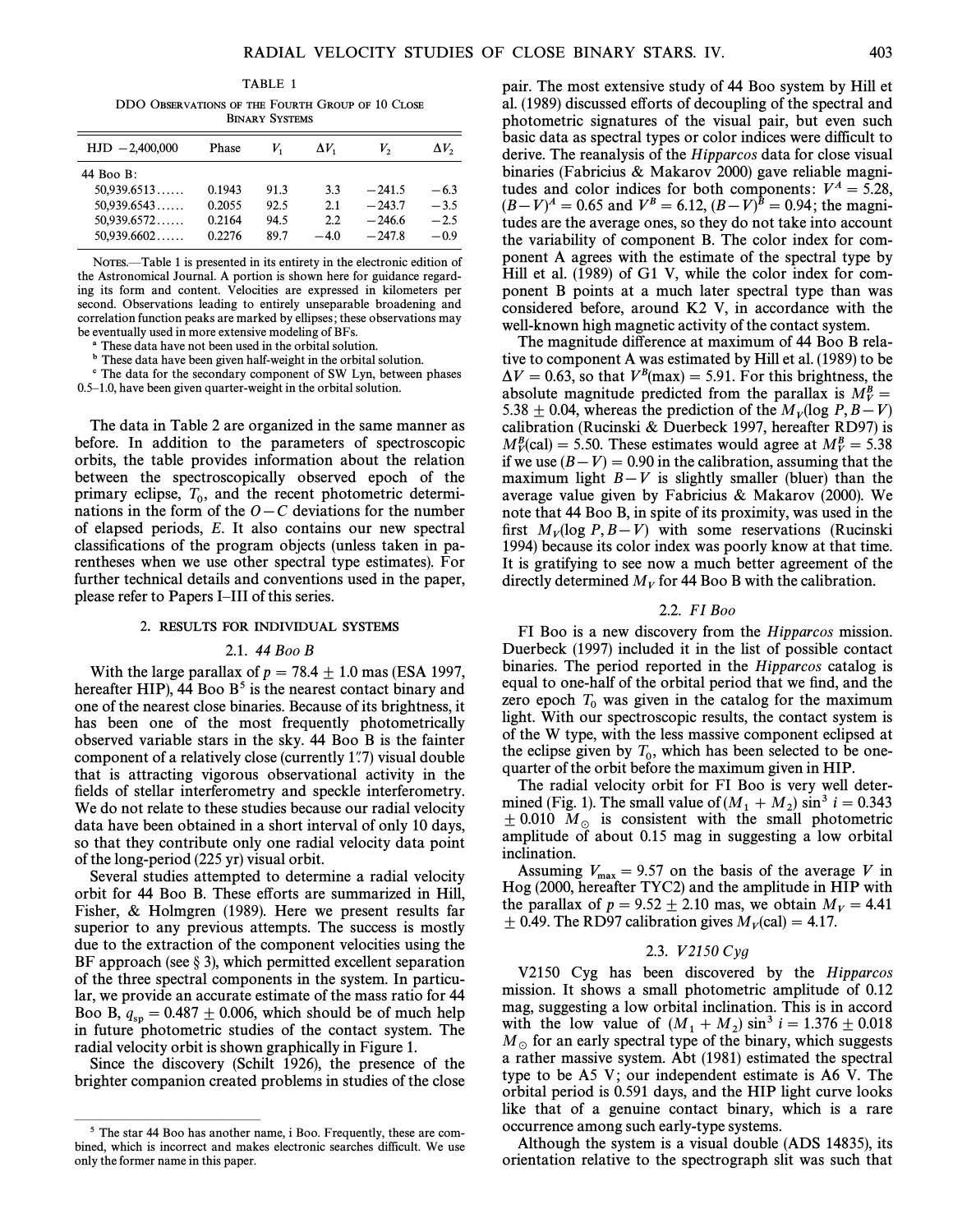| Name                  | Type (Spectral Type) | Other Names              | $V_0$          | $K_1, K_2$    | $\epsilon_1, \epsilon_2$ | $T_0$ – 2,400,000, O – C, and [E] | P (days), $(M_1 + M_2) \sin^3 i$ | q         |
|-----------------------|----------------------|--------------------------|----------------|---------------|--------------------------|-----------------------------------|----------------------------------|-----------|
| 44 Boo $B^a$          | EW/W                 | HD 133640B               | $-17.89(0.40)$ | 231.31 (0.65) | 5.50                     | 50,944.6878 (2)                   | 0.267818                         | 0.487(6)  |
|                       | (K2 V)               | HIP 73695                | $\cdots$       | 112.70 (0.46) | 3.29                     | $+0.0002$ [8]                     | 1.132(11)                        | $\cdots$  |
| $FI$ Boo <sup>b</sup> | EW/W                 | HD 234224                | $-30.55(0.72)$ | 148.65(1.10)  | 5.17                     | 51,718.3951 (7)                   | 0.389998                         | 0.372(21) |
|                       | G3V                  | HIP 75203                | $\cdots$       | 55.27 (0.90)  | 4.52                     | $+0.0926$ [8,252]                 | 0.343(10)                        | $\cdots$  |
| $V2150 Cyg$           | EW/A                 | HD 202924                | $-12.82(0.45)$ | 125.43(0.55)  | 3.18                     | 51,386.3434(7)                    | 0.591856                         | 0.802(6)  |
|                       | A6V                  | HIP 105162               | $\cdots$       | 156.40 (0.66) | 5.69                     | $+0.0195$ [4,876]                 | 1.376(18)                        | $\cdots$  |
| $V899$ Her $B^a$      | EW/A                 | HD 149684                | $-16.84(1.30)$ | 135.97 (2.04) | 14.9                     | 51,533.8405 (11)                  | 0.421173                         | 0.566(18) |
|                       | F <sub>5</sub> comp. | HIP 81191                | $\cdots$       | 240.37 (2.12) | 14.5                     | $-0.0046$ [7,203]                 | 2.331(77)                        | $\cdots$  |
| $EX$ Leo              | EW/A                 | $BD + 17^{\circ}2269$    | $-11.05(1.10)$ | 51.28 (1.07)  | 3.23                     | 51,615.6025 (13)                  | 0.408604                         | 0.199(36) |
|                       | F <sub>6</sub> V     | HIP 52580                | $\cdots$       | 257.98 (1.85) | 20.1                     | $-0.0110$ [7,625]                 | 1.255(36)                        | $\cdots$  |
| VZ Lib $A^a$          | EW/A                 | $\cdots$                 | $-31.11(2.30)$ | 68.54 (3.84)  | 18.5                     | 51,091.4297 (15)                  | 0.358263                         | 0.237(68) |
|                       | G0 comp.             | <b>HIP 76050</b>         | $\cdots$       | 289.25 (4.55) | 27.7                     | $-0.0814$ [17,593]                | 1.704(120)                       | $\cdots$  |
| SW Lyn $A^{a,c}$      | EB                   | HD 67008                 | $+32.39(1.35)$ | 116.73(1.65)  | 11.2                     | 51,400.1795 (25)                  | 0.644066                         | 0.524(28) |
|                       | (F2 V)               | HIP 39771                | $\cdots$       | 222.75 (3.20) | 19.1                     | $-0.0062$ [801]                   | 2.617(112)                       | $\cdots$  |
| $V2377$ Oph           | EW/W                 | HD 159356                | $-25.79(0.38)$ | 159.64 (0.70) | 3.18                     | 51,720.3294 (5)                   | 0.425401                         | 0.395(12) |
|                       | $G0/G1$ V            | HIP 85944                | $\cdots$       | 62.99(0.62)   | 3.16                     | $+0.0128$ [7,570]                 | 0.487(9)                         | $\cdots$  |
| Anon Psc              | EB? EA?              | GSC $8-324$ <sup>d</sup> | $-27.85(0.73)$ | 131.62(0.55)  | 4.44                     | 51,794.1921 (4)                   | 0.308550                         | 0.702(14) |
|                       | (K4/K5 V)            | $\cdots$                 | $\cdots$       | 187.55 (1.80) | 11.6                     | $-0.0188$ [1,110]                 | 1.042(23)                        | $\cdots$  |
| HT Vir $B^a$          | EW/A                 | HD 119931                | $-23.38(0.68)$ | 169.39(1.00)  | 9.32                     | 51,068.7101 (6)                   | 0.407670                         | 0.812(8)  |
|                       | F8 V comp.           | HIP 67186                | $\cdots$       | 208.54 (1.00) | 9.45                     | $+0.0382$ [17,230]                | 2.285(38)                        | $\cdots$  |

TABLE 2 SPECTROSCOPIC ORBITAL ELEMENTS OF THE FOURTH GROUP OF 10 CLOSE BINARY SYSTEMS

Notes.—The spectral types given in column (2) are new, except those in parentheses, which are either taken from the literature or estimated from color indices. The convention of naming the binary components is that the subscript 1 designates the component that is eclipsed at the deeper minimum and is therefore the hotter one. The standard errors of the circular solutions in the table are expressed in units of the last decimal places quoted; they are given in parentheses after each value. For example, the last table entry for the mass ratio q, 0.812 (8), should be interpreted as 0.812  $\pm$  0.008; the mass ratio is defined to be always  $q \le 1$ . The center-of-mass velocities (V<sub>0</sub>), the velocity amplitudes (K<sub>i</sub>), and the standard unit-weight errors of the solutions (e) are expressed in kilometers per second. The spectroscopically determined moments of primary minima are given by  $T_0$ ; the corresponding  $O-C$  deviations (in days) have been calculated from the most recent available ephemerides, as given in the text, spectroscopically determined moments of primary minima are given by  $T_0$ ; the corresponding  $O-C$  deviations (in days) i<br>using the assumed periods and the number of epochs given by [E]. The values of ( $M_1 + M_2$ ) sin<sup>3</sup> i

a Spectroscopically triple system.

<sup>b</sup> FI Boo: The period is twice the value given in the Hipparcos catalog in which the time of maximum light is given as the initial epoch. The large  $O-C$  reflects this difference.

<sup>c</sup> The solution for SW Lyn A is based on both observational seasons. See the text for discussion concerning the possible influence of the motion around the common center of mass in the triple system. <sup>d</sup> The Guide Star Catalogue number is written in an abbreviated form in the table. The correct number is GSC 00008-00324.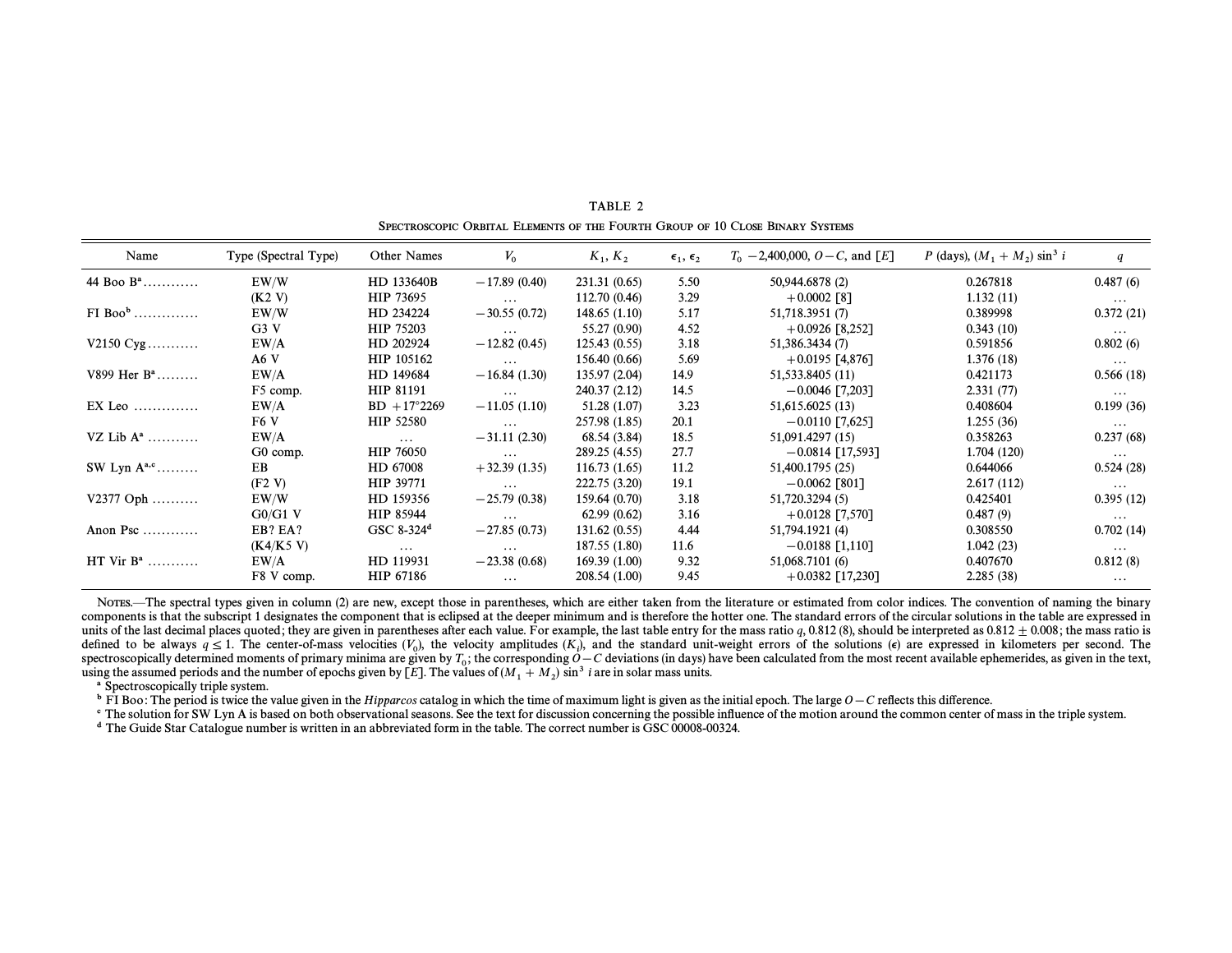TABLE 3

OBSERVATIONS OF THE SPECTROSCOPIC COMPANIONS OF CLOSE BINARY SYSTEMS

| $HJD - 2,400,000$ | V       | Weight |
|-------------------|---------|--------|
| 44 Boo A:         |         |        |
| 50.939.6449       | $-35.3$ | 1.0    |
| $50.948.6671$     | $-34.2$ | 1.0    |
| 50.949.6755       | $-35.3$ | 1.0    |

NOTES.—Table 3 is presented in its entirety in the electronic edition of the Astronomical Journal. A portion is shown here for guidance regarding its form and content. Velocities in the second column are expressed in kilometers per second. Weights have been assigned on the basis of the quality of the radial velocity determinations from the BFs. A weight equal to zero means that we were not able to use this spectrum for radial velocity determination.

we were able to avoid the faint ( $\Delta m = 3.4$ ) companion at the separation of 3".7.

Our radial velocity orbit is very well determined (Fig. 1). The contact system consists of two very similar components with  $q = 0.802 \pm 0.006$  with a more massive component eclipsed at the primary minimum (type A). The only previous radial velocity measurements of V2150 Cyg, found in a survey by Grenier et al. (1999), showed scatter among three measurements, indicating a radial velocity variability of  $V = 31.4 \pm 16.8$  km s<sup>-1</sup>. The nominal accuracy of this survey was 3.0 km  $s^{-1}$  on the basis of spectra with resolutions about 8 times lower than ours.

In spite of a good solution of the radial velocity orbit, we found one disturbing feature of the solution for V2150 Cyg: The radial velocity amplitudes depend on the spectral type of the template star used to derive the BFs. This is unusual because for most W UMa-type systems we have not seen any dependence of the amplitudes on the spectral type. Normally, with some spectral type mismatch of the template, the BF could change its intensity scale and its quality of determination, but the radial velocity amplitudes would stay constant. We selected several sharp-line standards from the list of F. Fekel (1997, private communication). Over the range of the template spectral types within the A type, we see a change of up to 7% in both semiamplitudes,  $K_i$ , with larger amplitudes obtained with templates of earlier spectral types. While the mass ratio remained perfectly constant, the systematic uncertainty in the amplitudes would obviously affect the derived values of masses. We have no explanation of the effect, but we note that V2150



FIG. 1.—Radial velocities of the systems 44 Boo B, FI Boo, V2150 Cyg, and V899 Her B are plotted in individual panels vs. orbital phases. The lines give the respective circular orbit (sine-curve) fits to the radial velocities. 44 Boo B and FI Boo are W-type systems, while V2150 Cyg and V899 Her B are A-type systems. Short marks in the bottom sections of the panels show the phases of available observations that were not used in the solutions because of the blending of lines. Open symbols in this and the next two figures indicate observations given half-weights in the solutions. All panels have the same vertical scales.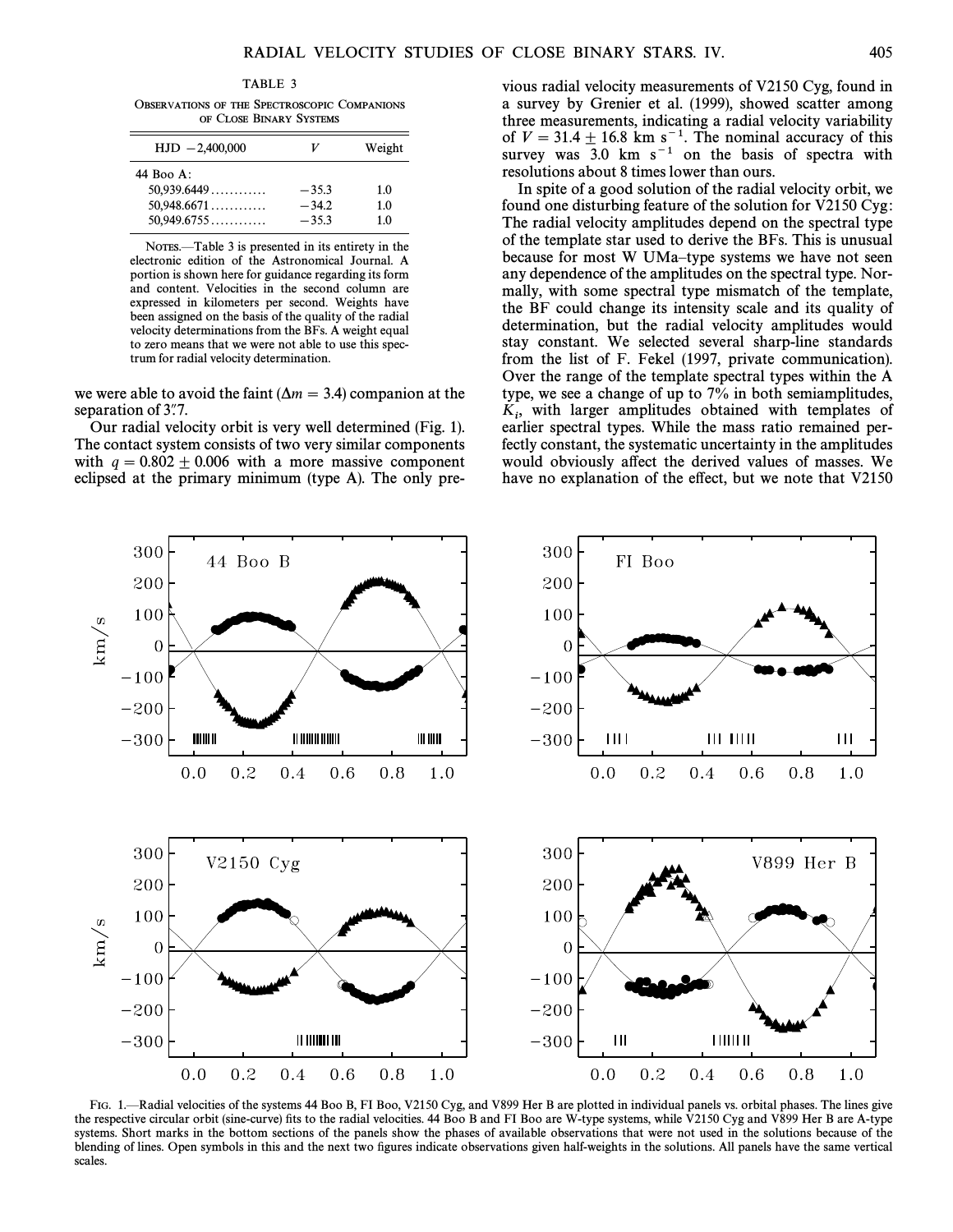Cyg is of the earliest spectral type among binary systems analyzed by us so far.

The system of V2150 Cyg is important because it may provide a crucial extension of the absolute magnitude calibration  $M_V$ (log  $P, B - V$ ) toward early spectral types. With  $V_{\text{max}} = 8.06$  estimated from the average data in TYC2 and the amplitude and with the parallax  $p = 4.7 \pm 1.6$  mas, we obtain  $M_V = 1.43 \pm 0.74$ , while the RD97 calibration, pushed to a color index as blue as  $(B-V) = 0.25$ , gives  $M_V$ (cal) = 1.89. A big question is obviously the amount of reddening for this relatively distant (about 210 pc) system. The color index, when compared with the spectral type A5/A6 V, suggests a moderate reddening of about  $E_{B-V}$  = 0.07. In this case, the absolute magnitude derived from the parallax is  $M_V = 1.21 \pm 0.74$ , while  $M_V$ (cal) = 1.67.

### 2.4. V 899 Her B

V899 Her is the next Hipparcos discovery. Although it is classified in the *Hipparcos* catalog as an EB light-curve system (with unequal minima), it seems to be a genuine contact binary with a low-amplitude (0.14 mag) EW light curve and practically equally deep eclipses. Apparently, the light-curve classification was driven by one deviating point, possibly a photometric error. We have kept the Hipparcos ephemeris, which leads to an A-type contact system.

We discovered that V899 Her is a spectroscopically triple system in which the contact binary is the fainter component, so we designate the contact system as component B. The BF was an indispensable tool in separating the three spectral components; without it, the system would probably be unsolvable (see  $\S$  3). The presence of the bright companion explains the inconsistency between large radial velocity amplitudes of the components of V899 Her B, leading to a large value of  $(M_1 + M_2) \sin^3 i = 2.33 \pm 0.08 M_\odot$  (and thus an indication of the orbital inclination algoed to 00%) and thus an indication of the orbital inclination close to  $90^{\circ}$ ) and the small photometric amplitude of the W UMa-type light curve, which appears to be "diluted" in the total systemic light.

The spectral type that we estimated from our lowresolution classification spectra is  $F5$  V, with indications of a contribution from the fainter G-type component. Because of the dominance of the third component, there is no point in applying the RD97 calibration to this case. The maximum brightness and the color index,  $V_{\text{max}} = 7.87$  and  $(B-V) = 0.48$ , almost certainly reflect the properties of the third star rather than that of the close binary.

Because of the presence of the bright companion, the radial velocity orbit of V899 Her B is not as well defined as for other close binaries (Fig. 1). The bright companion A is itself a radial velocity variable because we noticed welldefined variations within the 250 day span of our observations (see  $\S$  3). We do not see these variations in the systemic velocity of the close pair, so we assume that the visual companion is itself an independent spectroscopic binary.

#### $2.5.$  EX Leo

EX Leo has been found by Hipparcos. Our solution (Fig. 2) describes a rather typical contact binary of the A type with a small mass ratio,  $q = 0.199 \pm 0.036$ . Our estimate of the spectral type, F6 V, agrees very well with  $(B-V) = 0.53$ from TYC2. The light curve has an amplitude of about 0.25 mag and is quite well defined but perhaps a bit sparsely covered by the HIP data.

## 2.6. VZLib A

VZ Lib has been known as a contact binary since the work of Tsesevich (1954). Claria & Lapasset (1981) published the last currently available photometric study of the system.

We have detected a spectroscopic companion to VZ Lib, about 5 times fainter than the contact binary. We discuss it in  $\S 3$ . Here we note that this component may have a slowly variable radial velocity, but these variations are not reflected in the systemic velocity of the close binary.

It is impossible to derive the correct  $V_{\text{max}}$  for the contact binary value because of the poorly known contribution of the third component to the total systemic light. The observed combined brightness,  $V_{\text{max}} = 10.36$  and  $(B-V)$  $\alpha = 0.61$  (Claria & Lapasset 1981), is in accord with our estimate of the spectral type, G0 (composite). These data, together with the HIP parallax  $p = 4.92 \pm 1.96$  mas imply  $M_V = 3.59 \pm 0.88$  for the whole system, while the RD97 calibration for the contact system predicts  $M_V$ (cal) = 3.94, which is in agreement with some contribution of the third star to the systemic brightness.

Because of the faintness of the system, the presence of the third component, and the difficulties of measuring velocities of the close binary, our radial velocity solution is relatively poor (Fig. 2). The system appears to be a contact binary of the A type with a moderately small mass ratio of  $q = 0.24 \pm 0.07$ . The orbit is probably oriented close to edge-on because the sum of the masses is relatively large,  $(M_1 + M_2) \sin^3 i = 1.70 \pm 0.12 M_{\odot}$ .

We note that our spectroscopically derived moment of the primary eclipse deviates by about 2 hr from the ephemeris of Claria & Lapasset (1981), either because of period changes or accumulated errors in the period over the long time since the last photometric observations.

### 2.7.  $SW LvnA$

The binary was discovered as a variable star by Hoffmeister (1949). Major photometric studies were done by Vetešnik (1968, 1977). Recently, Ogłoza et al. (1998) rediscussed the extant data; the discussion was to a large extent guided by the spectroscopic results of Vetešnik (1977), in that a mass ratio was assumed to be around  $q \approx 0.35$ , in spite of photometric solutions that tended to converge to  $q \simeq 0.5\text{--}0.6$ . In fact, our spectroscopic results do give  $q_{sp} = 0.53 \pm 0.03$  $0.52 + 0.03$ .

From the spectroscopic point of view, SW Lyn is quite complex: It appears to be a very close, short-period Algol system with a faint but detectable secondary. We also clearly see a third component, about 3 times fainter than the close binary, that has not previously been detected spectroscopically (see  $\S$  3). Possibly, it is the same star that is producing the 2128 day periodicity in the eclipse timing  $(O$ głoza et al. 1998).

Our radial velocity orbit is entirely different from that of Vetešnik (1977), which was obtained at a very low spectral resolution. Thus, we do not confirm any manifestations of apparent eccentricity, which were explained by gas streams. In view of our results, the detailed discussion of the physical properties of the system by Ogłoza et al. (1998) may have to be revised. We did experience difficulties in measuring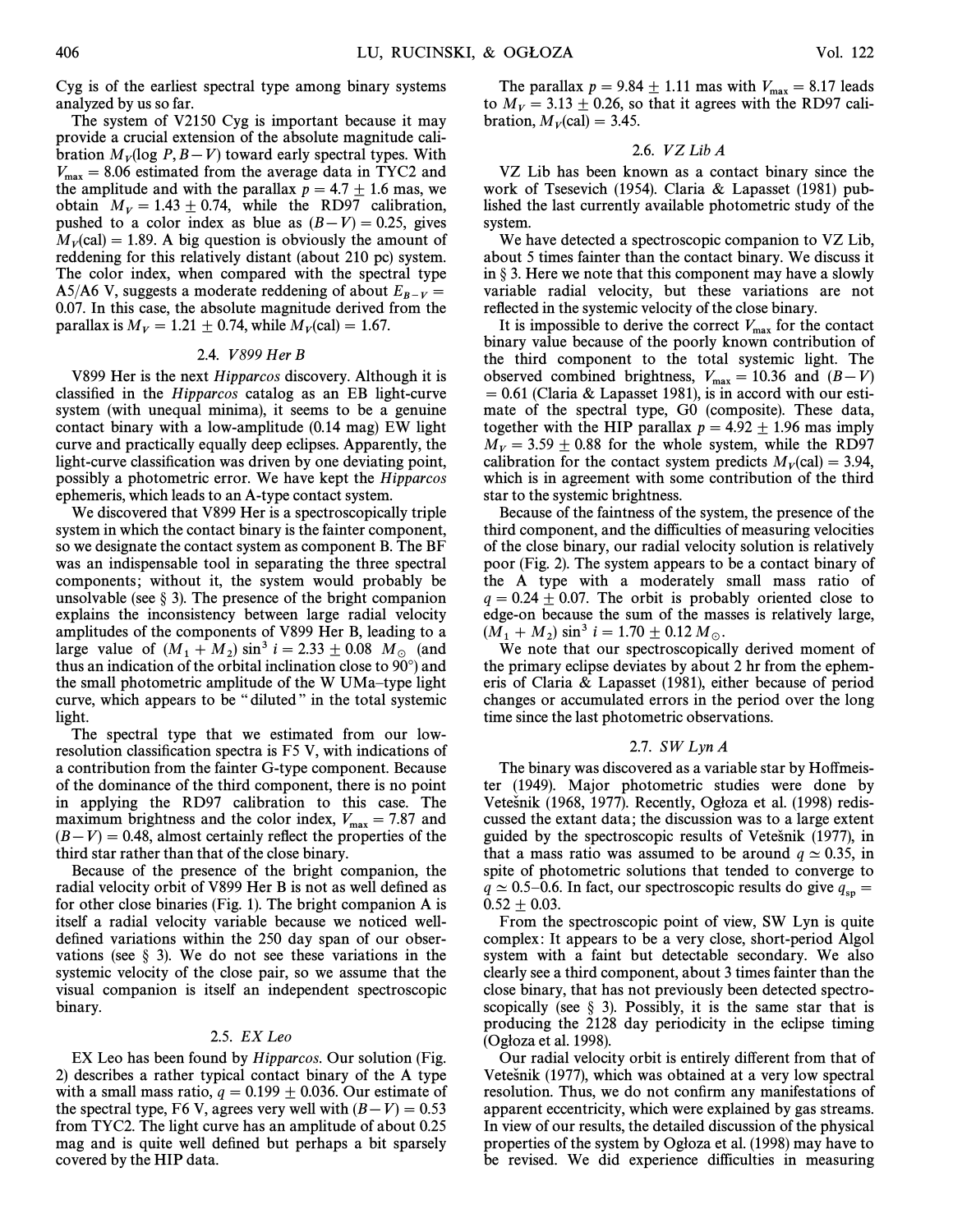

FIG. 2—Radial velocities of the systems EX Leo, VZ Lib A, SW Lyn A, and V2377 Oph. Only V2377 Oph is a W-type system. SW Lyn A is most probably a short-period Algol system, and EX Leo and VZ Lib A are contact systems of the A type.

velocities of the secondary component, whose signal in the BF is very weak in comparison with the third star and the primary component (see  $\S$  3). These difficulties were especially severe in the second half of the orbit. Thus, in order not to affect the systemic velocity  $V_0$  in our combined orbital solution, which takes into account the velocities of both stars, we assigned weights of one-half and one-quarter to all measurements of the secondary within the first and second halves of the orbit, respectively (Fig. 2).

Our observations were obtained in two groups (16 and 55 observations) separated by one year, which—in view of the presence of the third star—poses the question of whether the observations of the close binary could be combined into one solution. Accordingly, we obtained one solution based on all observations and one based only on the 55 observations of the second season (the phase distribution for the first season did not permit a separate solution). The results do not differ significantly, indicating that the center of mass of the close binary probably did not move much between the seasons. However, the conjunction times came out different but within the combined errors of both solutions. For reference, we give here the results of the solution based only on the second season:  $V_0 = +31.11$  (1.26),  $K_1 = 116.09$ <br>(1.52),  $V_0 = 222.87$  (2.60), and  $T_0 = 2.451,400,1752$  (22) (1.52),  $K_2 = 222.87$  (3.60), and  $T_0 = 2,451,400.1752$  (22).<br>The photometric proportion of SWJ I we are rather as

 $0.52$ ,  $K_2 = 222.67$  (5.00), and  $T_0 = 2.451,400.1752$  (22).<br>The photometric properties of SW Lyn are rather poorly known. Vetešnik (1968) estimated  $V_{\text{max}} = 9.2$  and  $(B-V) =$ 

0.38. The color index corresponds to the spectral type of F2 V. However, TYC2 suggests the mean  $(B-V) = 0.23$ . With its period of 0.644 days, SW Lyn is of interest to studies of the short-period Algol systems. Our spectroscopic value of  $T_0$  agrees very well with the recent photometric timing of Ogłoza, Dróżdż, & Zoła (2000).

## 2.8. V 2377 Oph

The binary has been discovered by Hipparcos. It appears to be a fairly uncomplicated W-type contact binary, and our solution is very well defined (Fig. 2). The small value of  $(M_1 + M_2) \sin^3 i = 0.487 \pm 0.009$   $M_\odot$  is in accordance with the small amplitude of photometric variations (0.04 mag), both resulting from a low inclination angle.

Our spectral type G0/G1 V is in slight disagreement with the TYC2 color index of  $(B-V) = 0.67$ , so some reddening of about  $E_{B-V} \simeq 0.07$  is possible. The system is relatively distant (about 100 pc) and has a parallax of  $p = 10.09$  $\pm$  1.22 mas, which implies  $M_V = 3.53 \pm 0.27$  for the case of no reddening, while the RD97 calibration predicts  $M_V$ (cal) = 3.79. For  $E_{B-V} = 0.07$ , the absolute magnitudes<br>would be  $M = 3.22$  and  $M_V$  (cal) = 3.59 geographically would be  $M_V = 3.32$  and  $M_V$ (cal) = 3.58, respectively.

### 2.9. Anon  $Psc = GSC 8-324$

This very interesting close binary has been discovered recently by Robb et al. (1999). It does not yet have a vari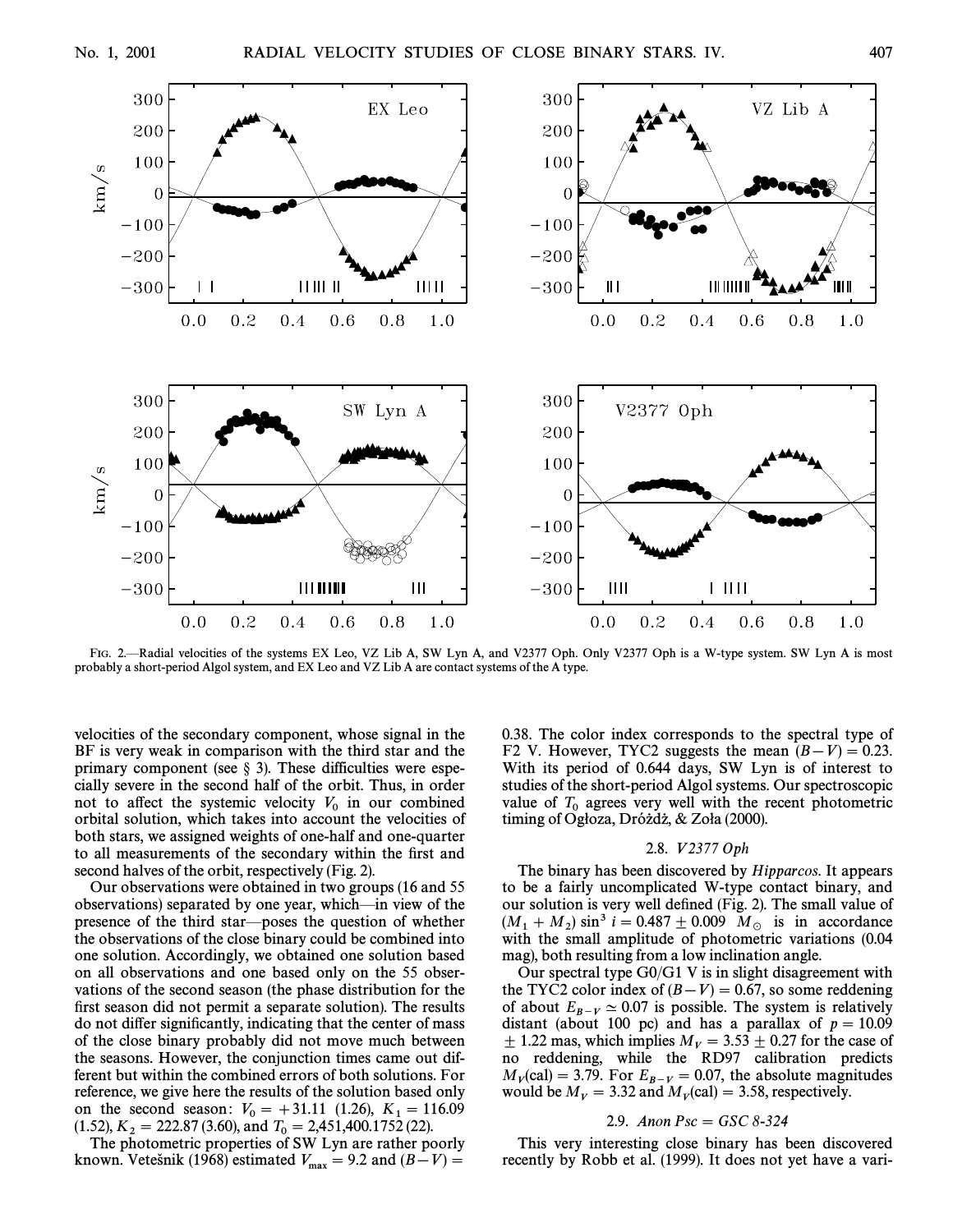able star name, so we are using here an abbreviated one, GSC 8-324.<sup>6</sup>

The system appears to be a very close pair of two detached K-type dwarfs on tight orbit, with an orbital period of  $P = 0.3086$  days. We included the system in our program soon after learning about its discovery, led by an expectation that this is a new case of a V361 Lyr-like binary that is evolving rapidly into contact (Hilditch et al. 1997) but is some 4 mag brighter, therefore easier for detailed studies. Recent correspondence with R. Robb (2000, private communication) indicated that the spots on the surface of GSC 8-324 have moved between the seasons, so the system is not similar to V361 Lyr, in which the high stability of the accretion region strongly suggests a stable flow of matter between components. However, because the system is so very tight and yet detached—as judged by short duration of eclipses—and also relatively nearby (14  $\pm$  8 pc, see below), it is one of the most interesting among recently discovered close binaries.

Because of the late type of the components,  $K4-K5$  V (see the references in Robb et al. 1999), we feared that the magnesium triplet lines would not be as well suited for radial velocity observations as for  $F-G$  stars. For that reason, we made a change in our observational setup, and in addition to the observing the same region centered at 5185 A as for other stars, we also obtained observations in the region centered at 5303 A. The results of independent solutions were identical, so we made a combined solution for both spectral regions. However, we list the two series of observations separately in Table 1. The phased observations of the system are shown in Figure 3.

The radial velocity data for the primary component are well defined for both spectral regions. In contrast, the secondary-component peaks in the BF are weak, and the radial velocity data are correspondingly poorer. Yet, the mass ratio is very well determined,  $q_{sp} = 0.702 \pm 0.014$ . The value of  $(M_1 + M_2) \sin^3 i = 1.04 \pm 0.02 M_\odot$ , together with the presence of deep estimate supports a possibility of a the presence of deep eclipses, suggests a possibility of a reliable combined solution for absolute elements of the system. If not for the presence of large photospheric spots, the system could serve as one of the lower main-sequence calibrators.

The epoch of the superior conjunction (the primary eclipse) indicates that the orbital period could be slightly adjusted relative to the value given by Robb et al. (1999), but we leave this matter open, since we cannot exclude period changes in such a short-period system.

The system was included in the Tycho-1 catalog (HIP). The parallax has a large error but does suggest a relatively nearby system, with  $p = 72 \pm 40$  mas. With the data in Robb et al. (1999),  $M_V = 9.9 \pm 1.2$ . The system has a large and relatively well defined proper motion,  $\mu_{\text{RA}} \cos \delta =$ <br>108.2 + 2.2 measur=1 and u  $(-108.2 \pm 2.2 \text{ mas yr}^{-1} \text{ and } \mu_{\text{deel}} = -201.1 \pm 2.1 \text{ mas yr}^{-1}$ (TYC2), undoubtedly because of its proximity.

# $2.10.$  HT Vir B

HT Vir belongs to a very close visual binary, a situation somewhat similar to that of 44 Boo, except that the separa-

ÈÈÈÈÈÈÈÈÈÈÈÈÈÈÈ



FIG. 3.—Radial velocities of the systems GSC 8-324 and HT Vir B. The first is a very close but detached or semidetached system, while HT Vir B is a contact A-type system with a surprisingly large mass ratio.

tion is smaller, below  $1$ ", and the brightnesses of the visual components are similar, with the contact binary being fainter only during the eclipses. We retain the designation of B for the contact system for consistency with the previous investigations. The close visual binary is currently the subject of numerous interferometric and speckle-interferometry studies.

The reanalysis of the Hipparcos data for visual binaries (Fabricius & Makarov 2000) gave reliable magnitudes and color indices for both components at the time that the separation was only 0.56:  $V^A = 7.80$ ,  $(B-V)^A = 0.64$  and  $V^{\overline{B}} = 8.30$  (average magnitude),  $(B-V)^B = 0.56$ . Our combined spectral type, with a strong contribution of the third component, is F8 V; this does not agree very well with its color index, which suggests a later-type star.

HT Vir was discovered by Walker (1984) and then studied photometrically by Walker & Chambliss (1985). The photometric solution suggests that the third component provides about as much light as the eclipsing system at its light maxima. Our BF results confirm the strong presence of the third component; we discuss this further in  $\S$  3. We found that the third component is in fact a radial velocity variable with a period of 32.45 days. Thus, the system is really a quadruple one, with lines of three systems visible in the spectra. We give a preliminary solution for the singlelined (SB1) system HT Vir A in  $\S$  3 and in Table 4.

<sup>6</sup> The name GSC 8-324 is in fact incorrect, which may complicate electronic searches. It should be GSC 00008-00324. The notation used by Robb et al. (1999), who used a different numbers of leading zeros, is also incorrect.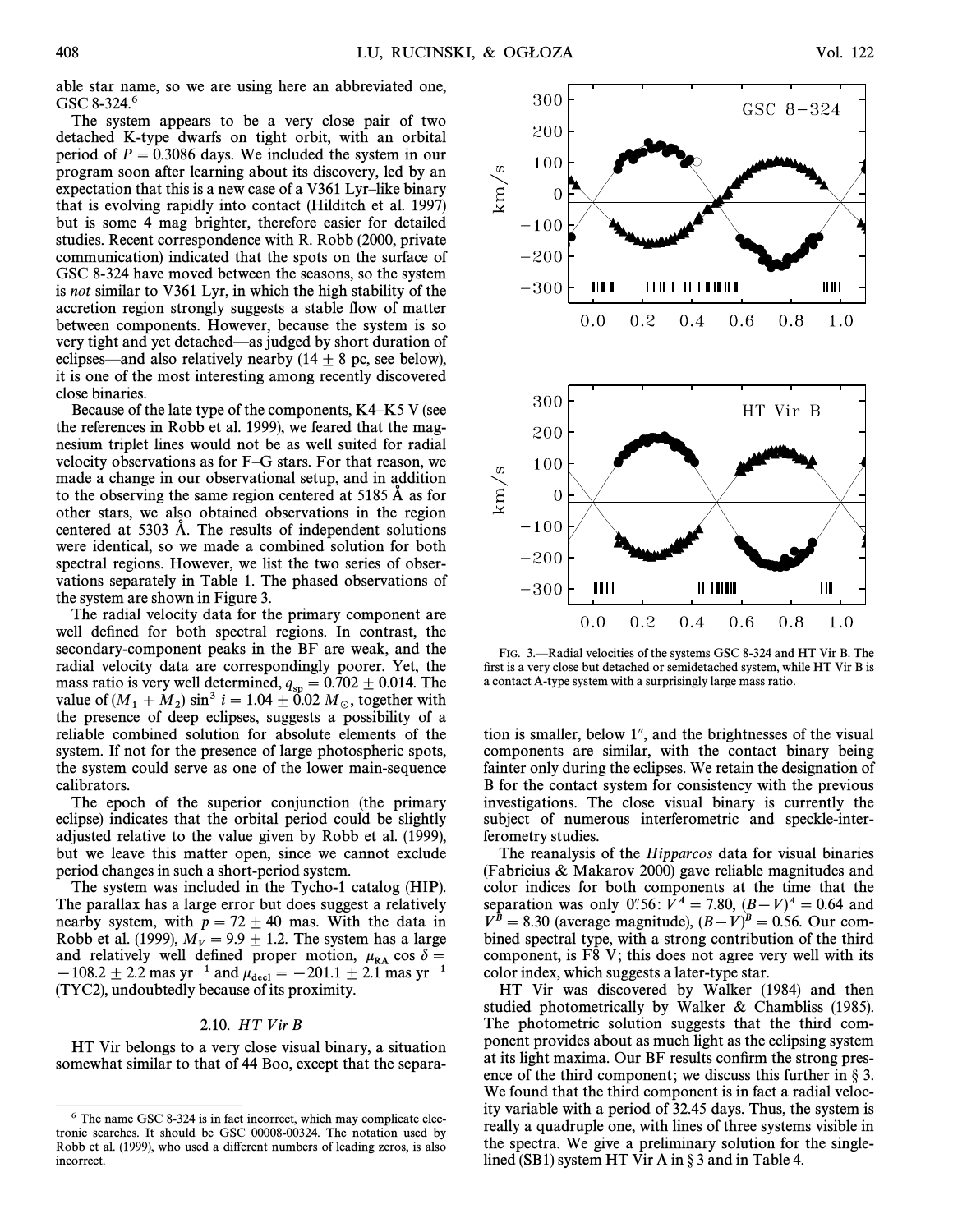TABLE 4

PRELIMINARY SPECTROSCOPIC ORBIT FOR HT VIR A

| Element        | Unit        | Value                 |
|----------------|-------------|-----------------------|
| $Period \dots$ | Days        | $32.450 + 0.012$      |
| $V_0$          | $km s^{-1}$ | $-23.15 + 0.17$       |
| $K_1$          | $km s^{-1}$ | $10.10 + 0.24$        |
| $e$            |             | $0.232 + 0.028$       |
| $\omega$       | Radians     | $4.204 + 0.088$       |
| $T_0$          | JD          | $2,451,194.33 + 0.45$ |
| $\sigma$       | $km s^{-1}$ | 1.65                  |

Because we have been able to isolate the signatures of HT Vir A from those of the contact binary, the radial velocity solution for HT Vir B is very well defined (Fig. 3). We note that the binary is of the A type yet has a surprisingly large mass ratio for such a system, with  $q = 0.812 \pm 0.008$ . It is interesting to note that, although our determination of  $q$  for HT Vir B is the first one, Walker & Chambliss (1985) postulated a value not far from unity on the basis of the ratio of radii derived from their photometric analysis. The large mass ratio would be in accord with the relatively large amplitude of light variations of HT Vir. Walker & Chambliss (1985) estimated that  $L_3/(L_{12} + L_3) \simeq 0.44$  and  $L_3/(L_{12} + L_3)$ thus  $L_3/L_{12} \simeq 0.79$  at light maxima of the close binary; HT Vir A would be then the slightly fainter of the two visual components. The light variation amplitude observed by Walker & Chambliss (1985) of about 0.42 mag, when corrected for the contribution of HT Vir A to the total systemic brightness would be then about 0.92 mag. Such a large amplitude can be generated only by a contact system with the orbit seen edge-on, but also with a mass ratio close to unity. Integrations of the individual spectral features in our BFs (§ 3) suggest  $L_3/L_{12} \approx 0.52 \pm 0.05$  at the light maxima of the contact system, so that HT Vir A was observed by us to be fainter relative to the contact binary than before ; its spectral signature was always better defined in the spectra and in the BFs because of its slow rotation.

The parallax of the system is the largest in this group after that of 44 Boo, with  $p = 15.39 \pm 2.72$  mas. With  $V_{\text{max}}^B = 8.1$  and  $(B - V)^B = 0.56$ , this implies that  $M_V^B = 4.0$  $\pm$  0.4. The RD97 calibration predicts that  $M_V^B$ (cal) = 3.54.

Our spectroscopic determination of  $T_0$  shows a relatively large  $O - C$  deviation, a result of using the ephemeris of Walker & Chambliss (1985). Similarly to VZ Lib, HT Vir has not been observed for eclipse timing for a long time.

## <sup>3</sup>. BROADENING FUNCTION APPROACH AND SPECTROSCOPIC COMPANIONS

## 3.1. Broadening Functions

The spectroscopic signatures of the visual/spectroscopic companions are particularly well defined in BFs, which give a projection of a system into the velocity space (Rucinski 1999). While the close binaries of our program have short periods and thus have their rotation/revolution signatures spread over wide ranges of radial velocities, the third components—which rotate slowly—show sharp peaks in the BF. We can easily model these sharp peaks by applying the BF derivation to other sharp-line stars.

Figure 4 shows the BFs for the five triple systems, 44 Boo, V899 Her, VZ Lib, SW Lyn, and HT Vir, all at phases close to orbital quadratures of the close pairs. In one case of HT Vir, we show elements of the BF decomposition into the third component and the binary itself (Fig. 4, top and bottom right). Of particular importance is that the third component can be cleanly subtracted from the BF, leaving a very well defined signature of the contact system. The success of the decomposition is due primarily to the linear properties of the BF derived through the SVD formalism (Rucinski 1999), in contrast to the cross-correlation function, which is nonlinear. This permits subtraction of the third component from the BF, which is simple and mathematically correct. Then, through separate integration of the sharp and broad components, we can determine the brightness of the companion in relation to that of the close binary,  $L_3/L_{12}$ .<br>Therefore the linear SVD BE engages here here here allow Thanks to the linear SVD-BF approach, we have been able to determine radial velocities for components in close binary systems that would present a totally insurmountable challenge if handled with the cross-correlation function, such as V899 Her, VZ Lib, or SW Lyn.

The linear deconvolution technique that we use to obtain the BFs is not the only one available for determination of accurate radial velocities from blended spectra showing lines of several components. In recent years, a powerful technique called TODCOR has been developed for close binaries by Zucker & Mazeh (1994) and then extended into the case of triple-lined systems by Zucker, Torres, & Mazeh  $(1995)$ ; the latter modification has been already successfully applied in some difficult cases of multilined systems (Jha et al. 2000). We did not use this technique for several reasons. It is not only that we feel more comfortable with a tool developed by ourselves, but (1) so far, TODCOR has not been demonstrated to work for very broad lines of contact binaries, and (2) our case of mixed very broad and narrow spectral signatures is even more difficult and would require even more extensive testing. We fear, in particular, that the nonlinear nature of the cross-correlation would complicate the derivation of relative brightnesses of components for systems with components showing very different degrees of rotational broadening.

In three (V899 Her, SW Lyn, and HT Vir), possibly four (VZ Lib), of the triple-lined systems, the third component appears to be a radial velocity variable. We will comment on each system in the separate subsections below.

### 3.2. 44 Boo A

The observations were too short in the case of 44 Boo A to note any long-term radial velocity changes. However, since we wanted to obtain the best radial velocity data for the close binary 44 Boo B, the presence of the bright companion did require some additional precautions. In particular, an attempt was made during the observations to place the brighter component 44 Boo A as much outside the spectrograph slit as possible. The separation is currently about 1.7, so that it is comparable to the width of our slit  $(1.8)$ , which cannot be rotated. Because the component A is about 1.8 times brighter than B (Hill et al. 1989) and its lines are sharp and very well defined, its signature is always visible in the BF (first panel of Fig. 4). By attempting to place its image outside the slit, we partly succeeded in suppressing its contribution (to the level of  $L_3/L_{12} \simeq 0.4-0.7$ , depending on the seeing, as measured in the BFs), but we did not eliminate it totally, achieving only a modification of its relative intensity in the BF. Its radial velocity derived from the BF is also incorrect (by up to 12 km  $s^{-1}$ ) because the light was always spilling over from one side of our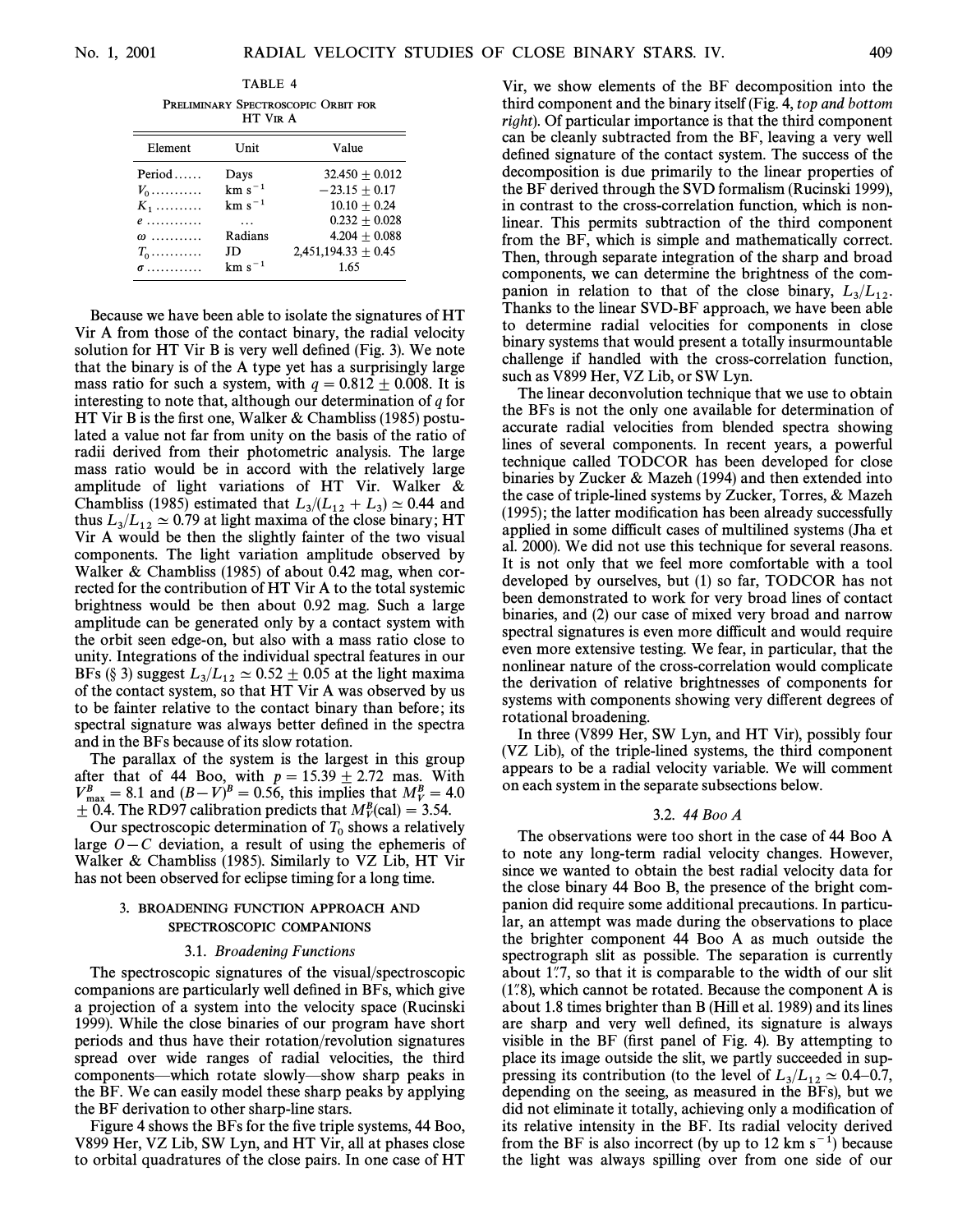

FIG. 4.—BFs for five close binary systems with spectroscopic companions. For HT Vir, we show (1) the full BF with the signature of a sharp-line template shifted for clarity by 100 km<sup>-1</sup> (top right, dotted line, shifted to right for clarity) and (2) the same function with the sharp-line component subtracted, leaving only the signature of the contact binary HT Vir B (bottom right). In each panel the number gives the orbital phase selected to be close to the orbital quadrature.

relatively wide slit. To derive an unbiased velocity of 44 Boo, we made three additional observations of this component at the slit center and measured the velocity of this component separately. Its average velocity for the epoch  $HJD = 2,450,945.996$  is  $V^A = -34.93 \pm 0.64$  km s<sup>-1</sup>. The detailed data are given in Table 3.

# 3.3. V 899 Her A

There exist no earlier reports of the presence of a third component in this star, which has been only recently discovered as a variable star. As we can see in the second top panel of Figure 4, the third component dominates the BF of V899 Her, so we call it the component A. The ratio of brightnesses at phases close to orbital quadratures is  $L_3/L_{12} = 1.5 \pm 0.1$ . The spectrum of the system, F5 V, is also dominated by this component, and we see only weak also dominated by this component, and we see only weak signatures of the broadened G-type spectrum in the BF. Only thanks to the linearity of the BF determination have we been able to study this interesting system.

We found that V899 Her A slowly changes its radial velocity. These variations are not reflected in the systemic velocity of the close pair, so that the companion A itself is probably a wide spectroscopic binary. The radial velocity data for V899 Her A are shown in Figure 5. We had many observations for this star, so we could group them into nightly average values. These in turn permitted us to obtain independent estimates of measurement errors for individual

observations, after all stages of the combined standard and BF processing and component separation. For such a sharp-line star, the errors of the nightly averages are small at a level typically  $0.5-1.0$  km s<sup>-1</sup>.

## 3.4. VZLib B

We have detected a spectroscopic companion of VZ Lib. The BF (Fig. 4, *bottom left*) indicates that in this case the brightness of the companion is lower than that of the close binary, with  $L_3/L_{12} = 0.20 \pm 0.04$ . Because the close binary<br>hes a relatively appell mass ratio, the BE peak of the third has a relatively small mass ratio, the BF peak of the third star is usually merged with the broadening lobe of the primary, more massive component of the W UMa-type system of VZ Lib.

The radial velocities of the third component show a nightly spread of 2.6–4.3 km  $s^{-1}$ , whereas errors for sharpline stars are typically  $\leq 1$  km s<sup>-1</sup>. This may be an indication that the spectroscopic companion is itself a close binary, although we found that the derivation of the velocities for all three stars in this case was very difficult because of the relative faintness of the system and the extensive blending of the components in the BF. The variations of the third component appear to be slow (Fig. 5) but may result from grouped sampling of more rapid changes. The system requires further radial velocity observations to confirm that the companion has a variable radial velocity and that the system is actually a quadruple one.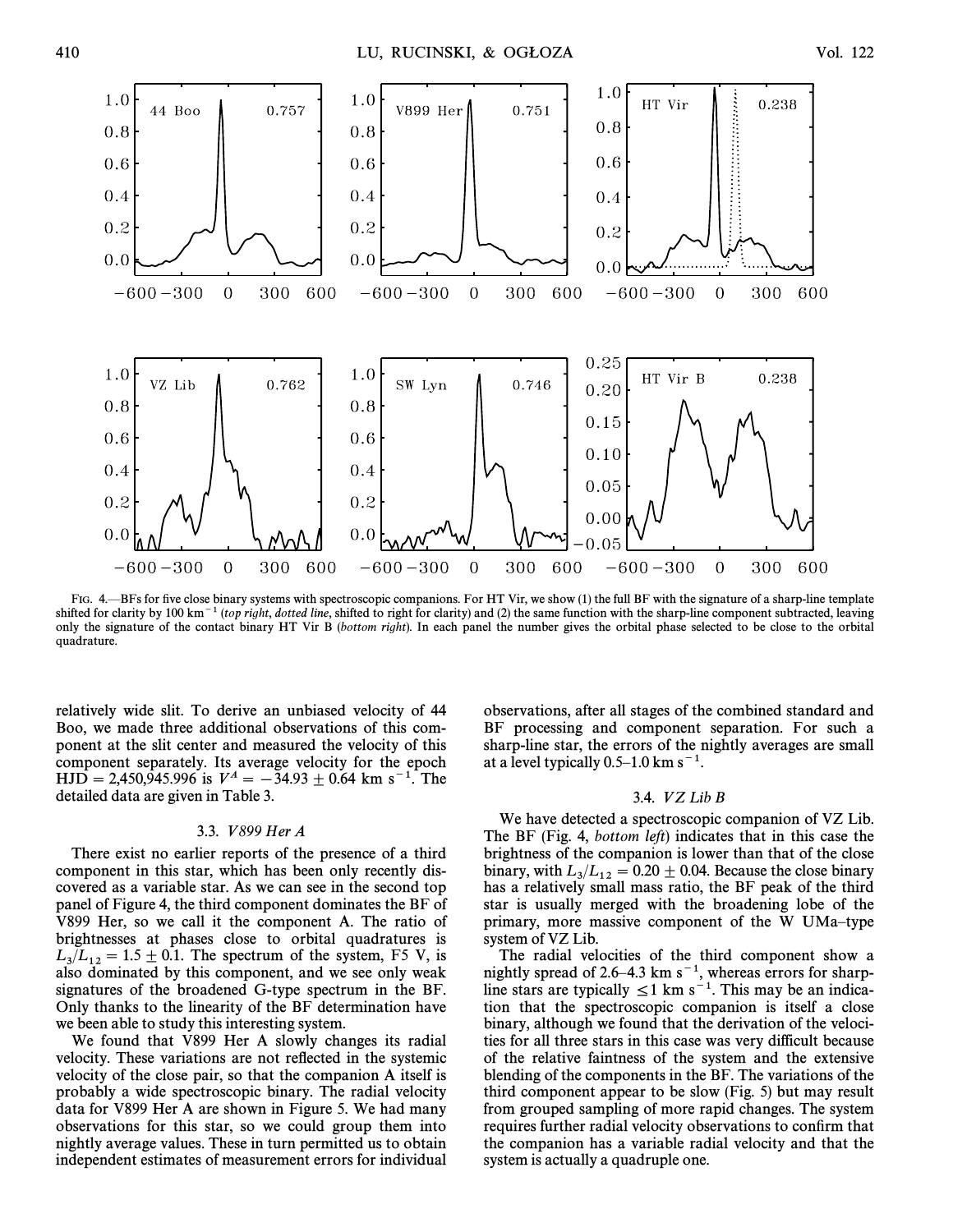

FIG. 5.—Radial velocity variations of the spectroscopic companions of V899 Her A, VZ Lib B, SW Lyn B, and HT Vir A. For HT Vir A, we show the radial velocity data phased with a period of 32.45 days, together with our preliminary single-line orbital solution. The vertical scale in all panels has the same span of 60 km  $s^{-1}$ , but the time axis is different for each panel.

## 3.5.  $SW Lyn B$

We have detected a third star in the system of SW Lyn. It is well visible in the BF in Figure 4 (bottom middle). As mentioned in the description of the close binary in  $\S 2$ , the presence of the signal from the third star, as well as the dominant role of the massive and bright primary component of the Algol system, resulted in difficulties with the radial velocity measurements of the secondary star of the close system.

The third star in SW Lyn is moderately bright, with  $L_3/L_{12} = 0.33 \pm 0.05$  (for the contact system at the orbital<br>system of the angle is a radial velocity variable so the whole quadrature), and is a radial velocity variable, so the whole system is a quadruple one. The radial velocity changes of the third component are slow and certainly compatible with the orbital period of 2128 days, which is noticeable in the eclipse timing for the close pair (Ogłoza et al. 1998). However, we see no direct indication that this is the same star. Unfortunately, contrary to V899 Her or VZ Lib, we have been unable to check whether seasonal data would give the complementary systemic velocity variation for the close pair; we could only solve the second season or all the data together. As we described in  $\S 2$ , the orbital solutions for the close pair based on all the observations from both seasons and separately on the observations from the second

season, gave identical sets of orbital parameters (within the errors). This would suggest that the spectroscopic companion and the eclipse timing perturber are not the same object.

## 3.6. HT Vir A

HT Vir has been known as a close visual binary with a separation of less than  $1''$  (Walker 1984; Walker & Chambliss 1985). In terms of the overall properties, the system is somewhat similar to 44 Boo. Walker & Chambliss (1985) determined that the component A had a brightness comparable to that of the close binary  $(L_3/L_{12} \approx 0.79)$ . By integration of the separate components of the BF (Fig. 4, top right), we obtained  $L_3/L_{12} \approx 0.52 \pm 0.05$ , so that we<br>found that HT Vin A was about 2 times fointer than the found that HT Vir A was about 2 times fainter than the contact binary at its light maxima. In fact, we derived the ratio of the luminosities to be about  $0.48 \pm 0.03$  for phases around 0.25 and about  $0.56 \pm 0.03$  for phases around 0.75; this may reflect either an asymmetry in the light maxima of HT Vir B or systematic errors in our estimates of  $L_3/L_{12}$  for<br>the quotielly appealish aritimated position the BE After the mutually oppositely orientated peaks in the BF. After subtraction of the scaled peak of the third component, we obtained an excellent radial velocity orbit for HT Vir B (as described in  $\S 2$ ).